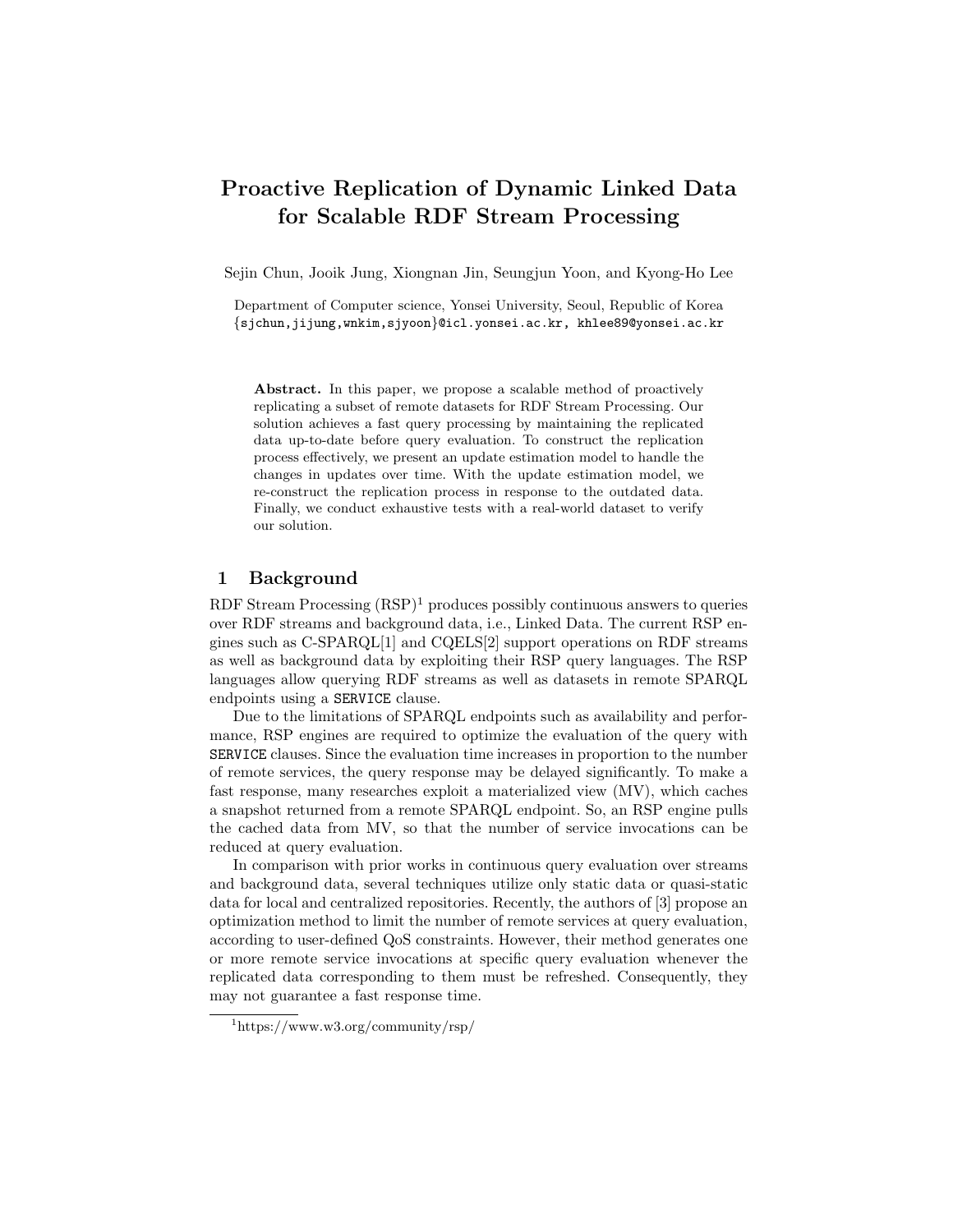

### 2 Solution

Our solution presents a proactive replication of Linked Data for RSP. The proposed solution refreshes the replicated data retrieved from a SPARQL endpoint before query evaluation. In other words, we maintain the replicated data up-todate before joining stream data with remote data. Thus, we achieve a fast query processing because we do not require any invocations to the endpoints at every query evaluation while maintaining a high accuracy.

Figure 1 illustrates the proposed system. Given an RSP query that joins RDF streams with SERVICE patterns, a query manager accepts the query as an input and divides it into two queries: STREAM and SERVICE queries. The STREAM query should be delegated to an RSP engine like C-SPARQL, and SERVICE (sub- )queries should be delivered to a proactive replication component (PR). An RSP engine registers the STREAM query and evaluates it continuously. Meanwhile, from the SERVICE (sub-)queries, PR constructs a replication process  $N_R$ , in which each instance invokes a remote service and materializes the result to MV. Lastly, a result integrator combines the results obtained from RSP and PR, and produces answers continuously.

Specifically, PR consists of three phases: construction, re-composition, and synchronization. In the construction phase, PR constitutes  $N_R$  with an update estimation model. Each instance of  $N_R$  is assigned to a node in order to obtain a subset of remote RDF data through a SPARQL endpoint. To model various changes in the number of updates  $\lambda$  over time, our update estimation model is based on the inhomogeneous recurrent piecewise constant process [4]. The underlying assumption of such process is that  $\lambda$  repeats every Q time unit, in other words,  $\lambda(T) = \lambda(T + Q)$  for all time periods T. Thus, we construct an initial version of an update process  $N_U$  by assigning  $\lambda$  to a given time interval.

With the initial version of  $N_U$ , we create and deploy the instances of  $N_R$ based on a set of evaluation time ET to select stream data. Let a time-based sliding window W consist of  $(\alpha, \beta)$ , where  $\alpha$  is a width of the window and  $\beta$ is a slide as the gap between the opening time instants of consecutive windows. Given a query q that contains one or more Ws, we compute  $ET = \{\tau_1, \dots, \tau_n\}$ for q, where each  $\tau$  indicates the evaluation time for each window  $W_n$  of W. Therefore, we determine the number of instances of  $N_R$  and their positions by  $N_U$  and  $ET$ .

Given a time interval  $Q$ , the solution mappings  $\mu$  of a **SERVICE** pattern and the update estimation model =  $(T, \lambda)$  for all time periods T, we define a repli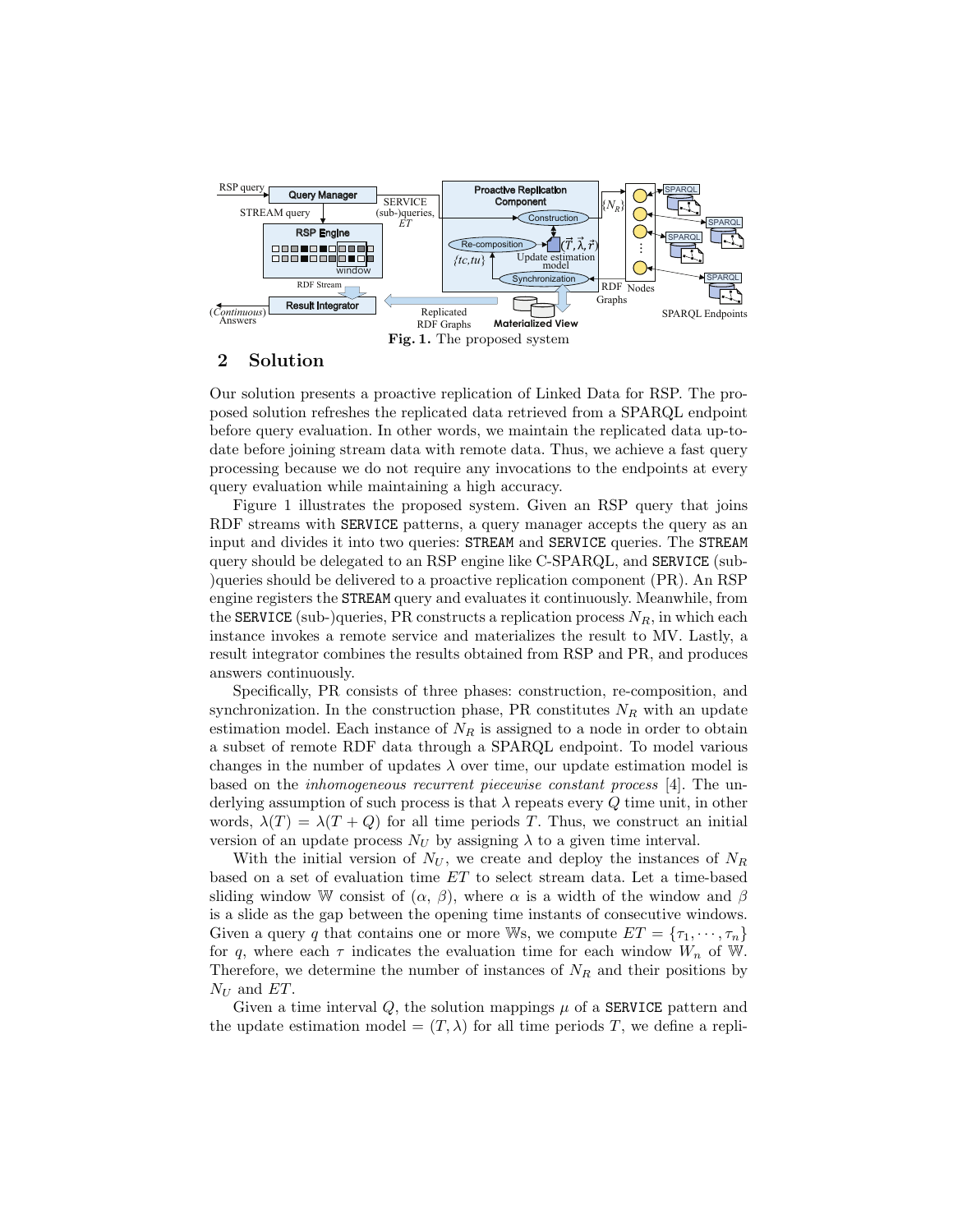cation process  $N_R$  of  $\mu$  in the following:

$$
N_R(\mu) = (T, \lambda, r(\mu))
$$
\n(1)

Where a vector represents an effective replication instance  $r(\mu)$  with the  $\lambda$  value for each time interval T, and each  $r(\mu)$  is composed of half-opened intervals of the form  $[s, f]$ . The start time s is the time at which the **SERVICE** patterns corresponding to  $\mu$  executes and the finish time f is the time of replicating the solution mappings  $\mu$  retrieved from the endpoint.

In the synchronization phase, PR receives the set of solution mappings retrieved by the instance of  $N_R$  and replicates them into MV. To renew the update estimation model, the information about the replicated data (i.e., whether the data changes( $t_c$ ) or not( $t_u$ ) is transferred and computed for new  $\lambda$  over a time period.

In the recomposition phase, PR re-constructs  $N_R$  using a new  $\lambda$  and a cost metric at time t such as  $M(t)$  and  $G(t)$ . In detail,  $M(t)$  is defined as the number of updates being missed from MV at time t. Larger  $M(t)$  deteriorates the freshness of MV, and decreases the accuracy of the answer.  $G(t)$  is defined as the number of replication instances in which the result of SERVICE patterns is equivalent to the duplicated data in the prior release in  $[0,t]$ . Thus, reducing  $G(t)$  improves the performance of maintaining MV in terms of stability.

To derive new  $\lambda$  from irregular invocations to endpoints, we use a maximumlikelihood estimator (MLE) [5]. The MLE computes the expected  $\lambda$  that has the highest probability of producing the observed set of changes, which are detected from accesses. Since each access to an endpoint can determine whether the requested dataset has been updated $(t_c)$  or not $(t_u)$ , we estimate new  $\lambda$  without complete history of updates.

## 3 Evaluation

Experimental Setup. We developed our solution based on C-SPARQL. To compare with the state-of-the-art work, we implemented a process of maintaining MV [3]. In addition, we selected CQELS as a baseline method which performs generally better than C-SPARQL. We utilized a query Q6 and its related datasets from CityBench<sup>2</sup>. In addition, we extended the query by adding remote services that provide real-world parking information<sup>3,4</sup>. Here, to maintain the average response time of a service, e.g.,  $\leq$  1s, consistently, we used subqueries, e.g.,  $\langle$  entityURI $\rangle$ ?p ?o. Both the average of result sizes with 850kb and the number of results with 5000 records are approximately similar at every query evaluation.

Experimental Result. Figure 2 shows the average execution time of processing Q6 with varying the number of SERVICE patterns. On average, our method took five seconds less than the method of [3]. Specifically, the amount of reduced execution time .5 seconds for two services, 1 second for 4 services, 6s for 8 services, and 11s for 16 services, respectively. This improvement is due to that our

 $2$ https://github.com/CityBench/Benchmark

<sup>3</sup>https://www.parkwhiz.com

 $4$ http://lod.seoul.go.kr/